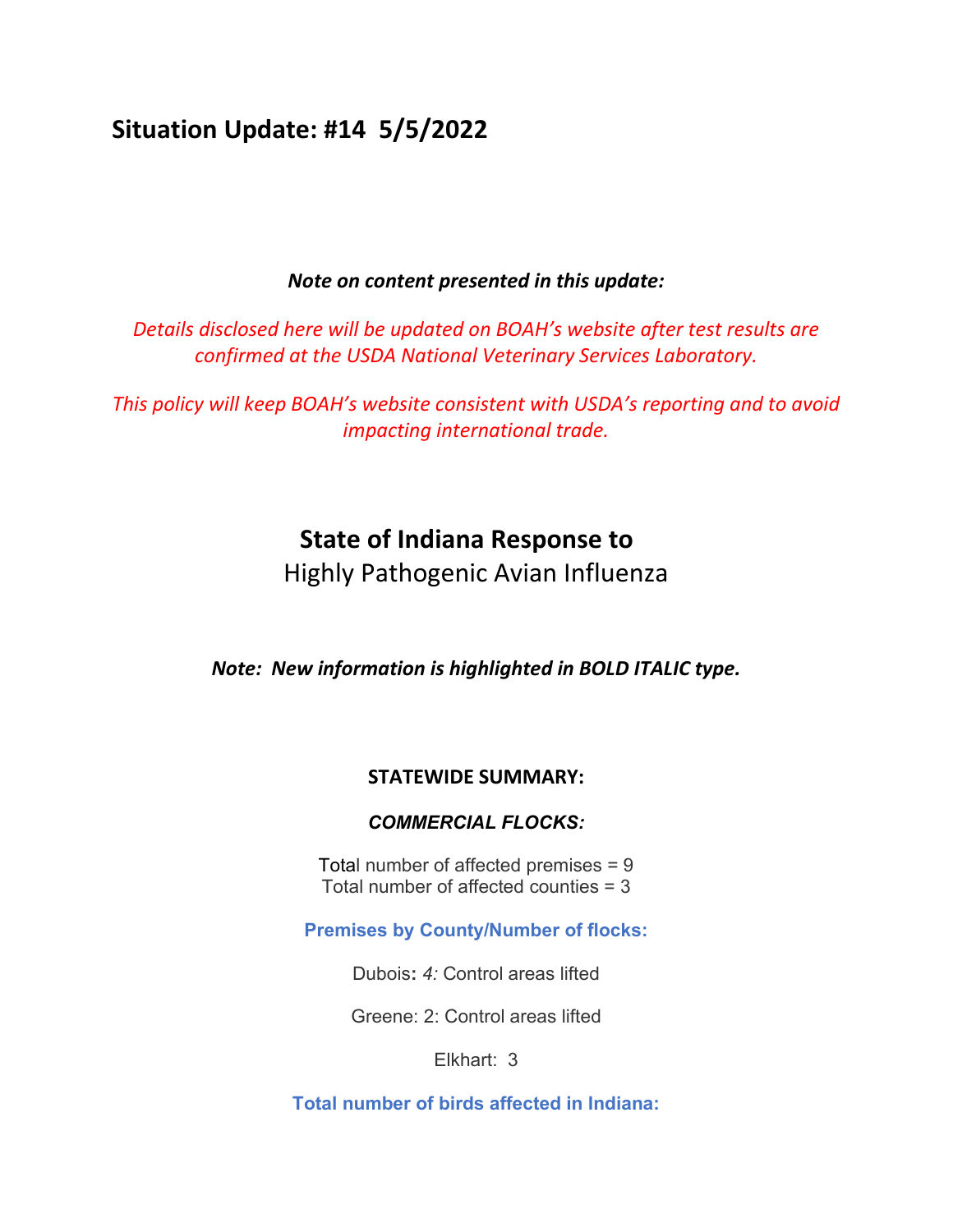Commercial Turkeys: 171,224

Commercial Ducks: 17,179

## *NON-POULTRY FLOCKS:*

Total number of affected premises = 1

Total number of affected counties = 1

Johnson: 1

### **CURRENT SITUATION**

*As of May 5, all HPAI control areas in Indiana have been lifted. This means commercial poultry farms within 10 km of the affected flocks are no longer required to be tested weekly and subject to movement permits for poultry and associated products.* 

*While some individual farms remain under quarantine until virus elimination activities are complete, this marks significant progress during this event—which is not yet over.*

*Poultry owners with large and small flocks are reminded to continue to be vigilant in biosecurity and monitoring flocks for signs of illness. The HPAI situation is not yet over; HPAI has been identified on more than 280 sites in 32 states.*

*The BOAH team is grateful for the cooperation and active assistance from poultry producers, state and federal partners, and the Indiana citizens who have been contacted as part of this incident. Your patience, persistence and willingness to work with the agency is appreciated.*

*SURVEILLANCE TESTING:* Testing of nearby flocks is important to verifying the virus has not spread in

the area. A control area and surveillance zone will be established in Johnson County to meet

surveillance criteria. The affected area does not include any large commercial operations. (NOTE: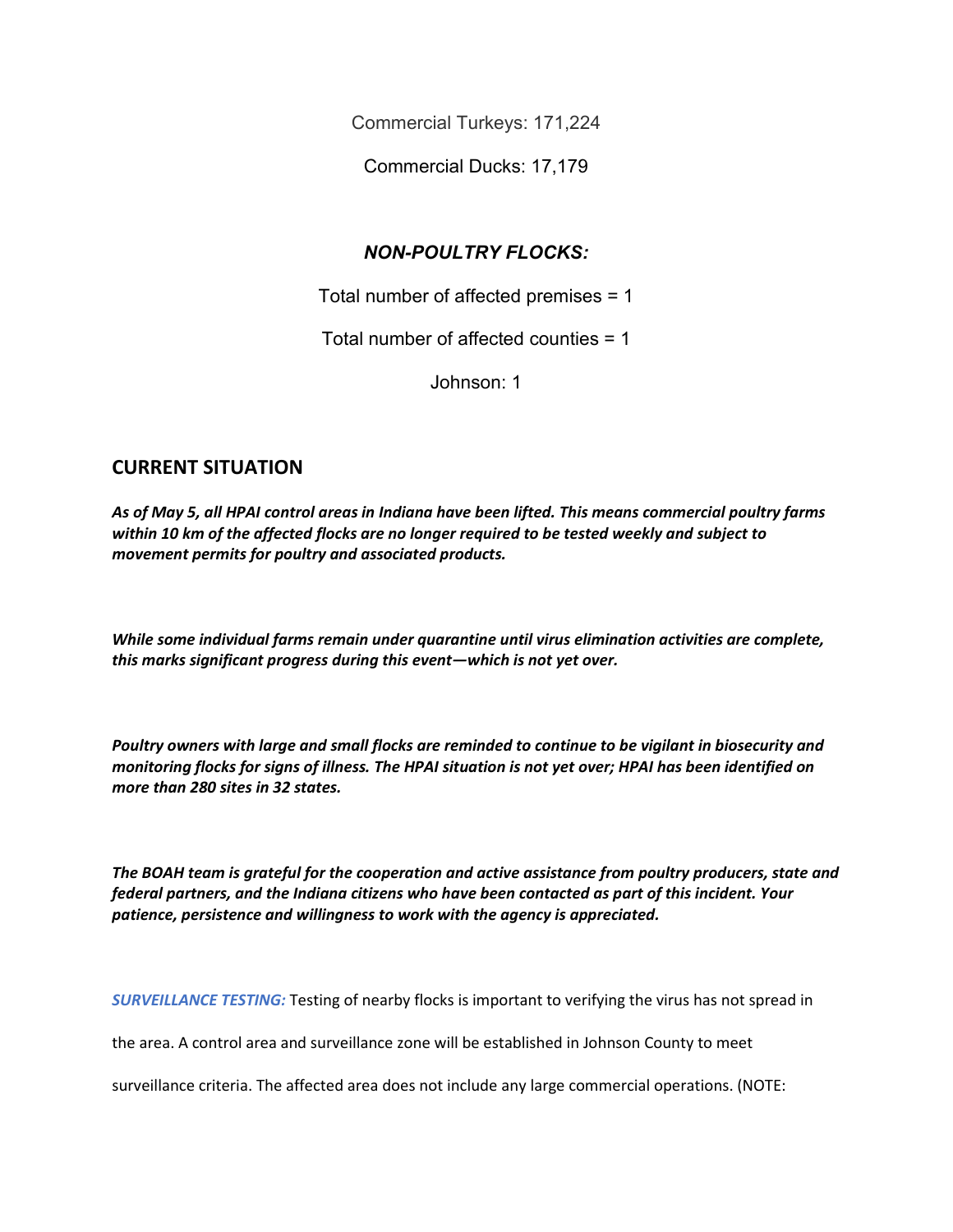Under international animal health standards, small, hobby flocks are classified as "non -poultry" to distinguish from operations that participate in commerce.)

*HOBBY/BACKYARD FLOCK SURVEILLANCE:* BOAH staff will be reaching out to residents near the Johnson County site to schedule testing of birds to ensure the virus is not present. Hobby poultry owners in Johnson County should contact BOAH at 317-544-2387 to schedule testing at no charge. BOAH teams continue to test backyard flocks in Elkhart County around the Elkhart3 flock; to date, all tests have been negative.

*PERMITTED MOVEMENTS:* Permitted movements into and out of the existing control areas in Elkhart

County continue.

*WILD BIRD SURVEILLANCE:* USDA Wildlife Services is assisting with surveillance of wild birds in and near the control areas. Approximately 220 samples from waterfowl, pigeons, European starlings and other species have been tested*.* Positive test results have been identified in a bald eagle, a hawk and a redhead duck collected in Indiana.

#### **BACKGROUND**

On Feb. 9, 2022, a confirmed case of H5N1 highly pathogenic avian influenza (HPAI) was identified in a single commercial turkey flock in Dubois County. This is the first report of HPAI in commercial poultry in the United States since 2020 and the first in Indiana since 2016. Control area lifted on March 23; quarantine of site remains intact.

Samples were collected from the birds on Feb. 7 and submitted to the Indiana Animal Disease Diagnostic Laboratory (ADDL) at Purdue University after approximately one hundred birds died, flock appeared lethargic and decreased consumption of water. Tests indicated a likely infection of an H5 avian influenza virus. Under standard protocols, the results were reported to the Indiana State Board of Animal Health (BOAH), which authorized prompt transport of the samples to US Department of Agriculture's National Veterinary Services Laboratory (NVSL) in Ames, IA for confirmatory testing.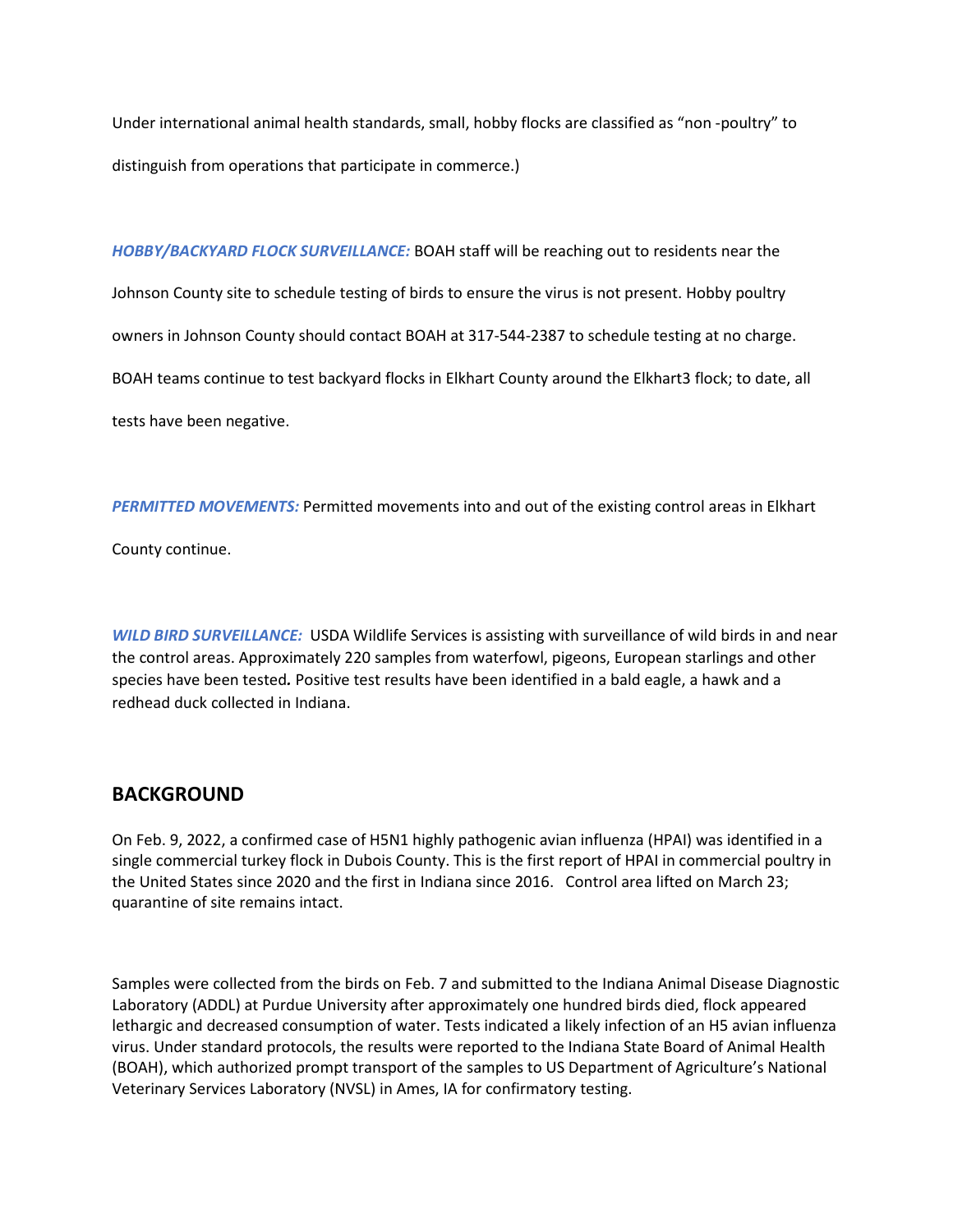NVSL confirmed that the virus present was a highly pathogenic strain of H5N1 (with a Eurasian H5 goose/Guangdong lineage). Upon confirmation of HPAI, the 29,000 turkeys in the flock (known as Dubois 1) were depopulated to prevent the spread of the disease in the area.

On Feb. 15 laboratory testing of a second commercial flock of turkeys in Dubois County has identified the H5 avian influenza virus (known as Dubois2). Upon confirmation of HPAI, the 26,473 turkeys in the flock were depopulated to prevent the spread of the disease in the area. Control area lifted on March 23; quarantine of site remains intact.

On Feb. 17, laboratory testing of a commercial flock of turkeys in Greene County has identified the H5 avian influenza virus (known as Greene1). A total of 48,000 turkeys in the flock were depopulated. Control area lifted on March 15; quarantine of site remains intact.

On Feb. 18, laboratory testing identified H5 avian influenza (AI) in a commercial turkey flock in Greene County (known as Greene2). A total of 15,400 turkeys were depopulated. Control area lifted on March 15; quarantine of site remains intact.

On Feb. 22, laboratory testing identified H5 AI in commercial turkeys in Dubois County (Dubois3) about 2.5 miles west of Dubois1. H5N1 was subsequently confirmed by NVSL on Feb. 24. A total of 35,908 turkeys were depopulated. Control area lifted on March 23; quarantine of site remains intact.

On March 1, laboratory testing identified H5 AI in commercial turkeys in Dubois County (Dubois4) about 6/10-mile from Dubois1. Control area lifted on March 23; quarantine of site remains intact.

A 10-km control area (CA) is established around each HPAI-affected flock. All commercial flocks in the control areas must be tested for avian influenza at least weekly. Small, hobby flocks are also subject to testing. A surveillance zone is also established in the 10-km circle beyond the control area. Flocks in the surveillance zone must be tested every other week.

On March 15, 2022, the control areas surrounding Greene County sites G1 and G2 were lifted. The G1 and G2 sites remain under quarantine until the final steps of the flock plan are complete.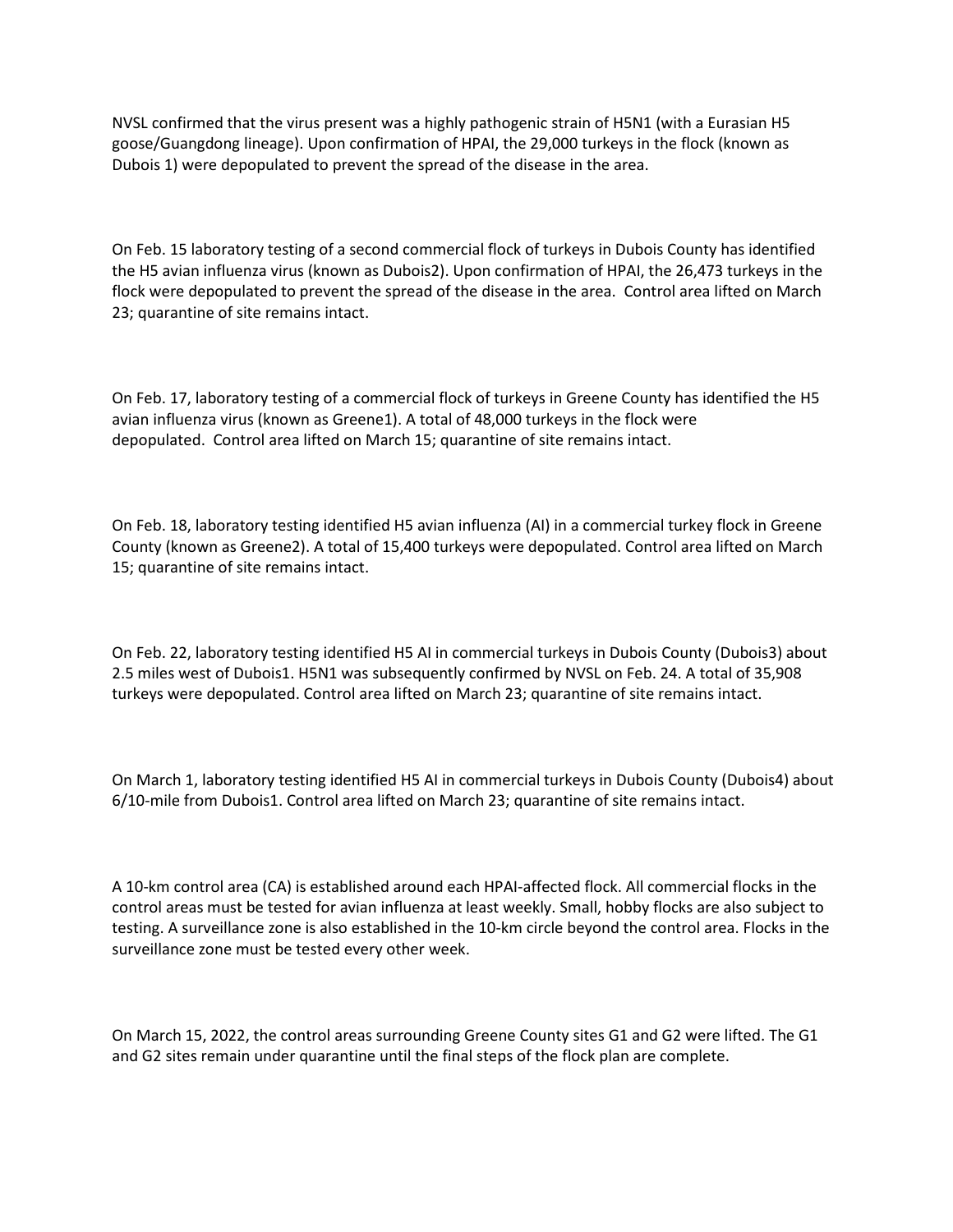On March 23, 2022, the control areas surrounding the Dubois County farms were lifted; the D1, D2, D3 and D4 farms remain under quarantine until the final steps of the flock plan are complete.

**For the six sites located in Dubois and Greene counties:** Final activities to close the cases continue, including: compost disposal, virus elimination, environmental sampling for presence of the virus, and a fallow period.

Control areas could be lifted upon completion of the USDA-required conditions:

- The last infected premises in the control areas is depopulated and the compost pile has been set (capped)
- No HPAI-positive diagnostics have been identified in the control area for 14 days after the depopulation of the infected premises
- Initial virus elimination activities on the last infected premises are complete (including outside areas of the site, equipment, trucks, and other potential fomites used in the depopulation activities)
- Required surveillance in the control area (commercial and backyard premises) has been completed; no evidence of HPIA infection was found in the control area
- Surveillance requirements for international and bilateral trade are being conducted and may continue

On April 7, a commercial duck flock in Elkhart County has tested presumptive-positive for the H5N1 avian influenza virus. The flock, known as Elkhart 1, had 4,679 ducks. Euthanasia, capping of compost piles and initial virus elimination activities are complete.

On April 12, a second commercial duck flock in Elkhart County tested positive for the H5N1 avian

influenza virus. The flock, known as Elkhart2, had 6,379 ducks. These ducks have now been euthanized;

disposal and initial virus elimination activities are complete.

On April 18, a commercial duck flock in Elkhart County has tested presumptive-positive for the H5N1

avian influenza virus. The flock, known as Elkhart3, has an estimated 6,500 ducks (more information to

come as the situation develops). Elkhart3 is in close proximity to another quarantined site, so the new

10-km control area circle extends to include only one more additional flock. Therefore, all flock owners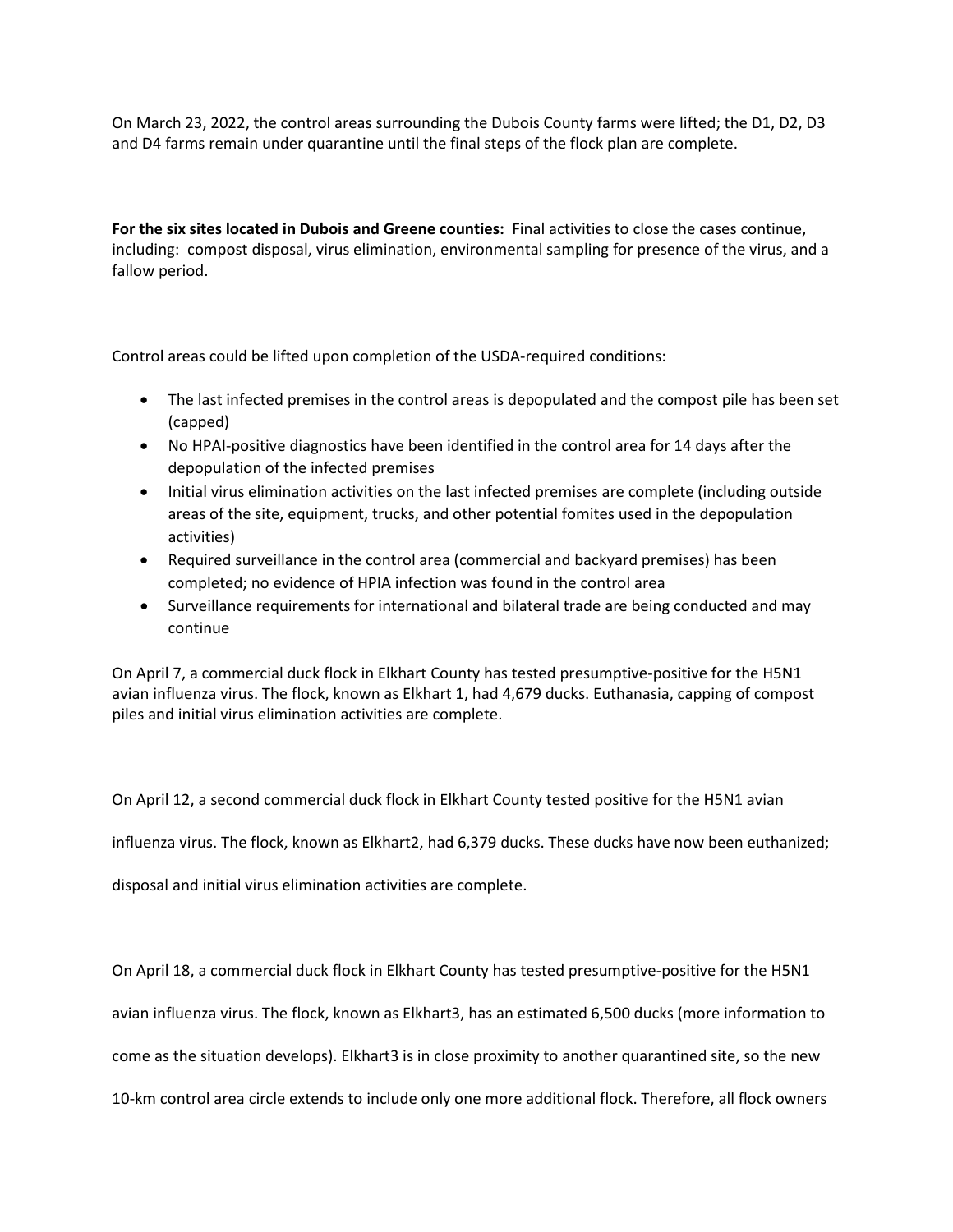have been notified. This control area extends slightly into LaGrange County and across the Michigan

state line.

On April 25, a NON-POULTRY flock in Johnson County has tested presumptive-positive for the H5N1

avian influenza virus. This finding is notable as this is the first flock in Johnson County. The small hobby flock comprised of chickens, ducks and peafowl has been depopulated.

#### **RESPONSE**

As part of existing avian influenza response plans, federal and state partners are working jointly on additional surveillance and testing in areas around the affected flocks. The United States has the strongest AI surveillance program in the world, and USDA is working with its partners to actively look for the disease in commercial poultry operations, live bird markets and in migratory wild bird populations.

BOAH is working with multiple state and federal partners to respond to this event, including Indiana Department of Health, Indiana Department of Homeland Security, Indiana Department of Natural Resources, Indiana Department of Environmental Management, and USDA Veterinary Services, Wildlife Services and Farm Service Agency.

#### **PUBLIC ADVISORIES**

#### *Food Safety*

Avian influenza *does not present a food safety risk*; poultry and eggs are safe to eat. Officials are not aware of any public health significance with this virus. No cases of human infection have been reported. Human health agencies will be monitoring workers and others in contact with birds to monitor for influenza-like illness.

#### *Animal Health*

Hobby poultry owners are encouraged to be aware of the signs of avian influenza and report illness and/or death to the **USDA Healthy Birds Hotline: 866-536-7593**. Callers will be routed to a state or federal veterinarian in Indiana for a case assessment. Dead birds should be double-bagged and refrigerated for possible testing.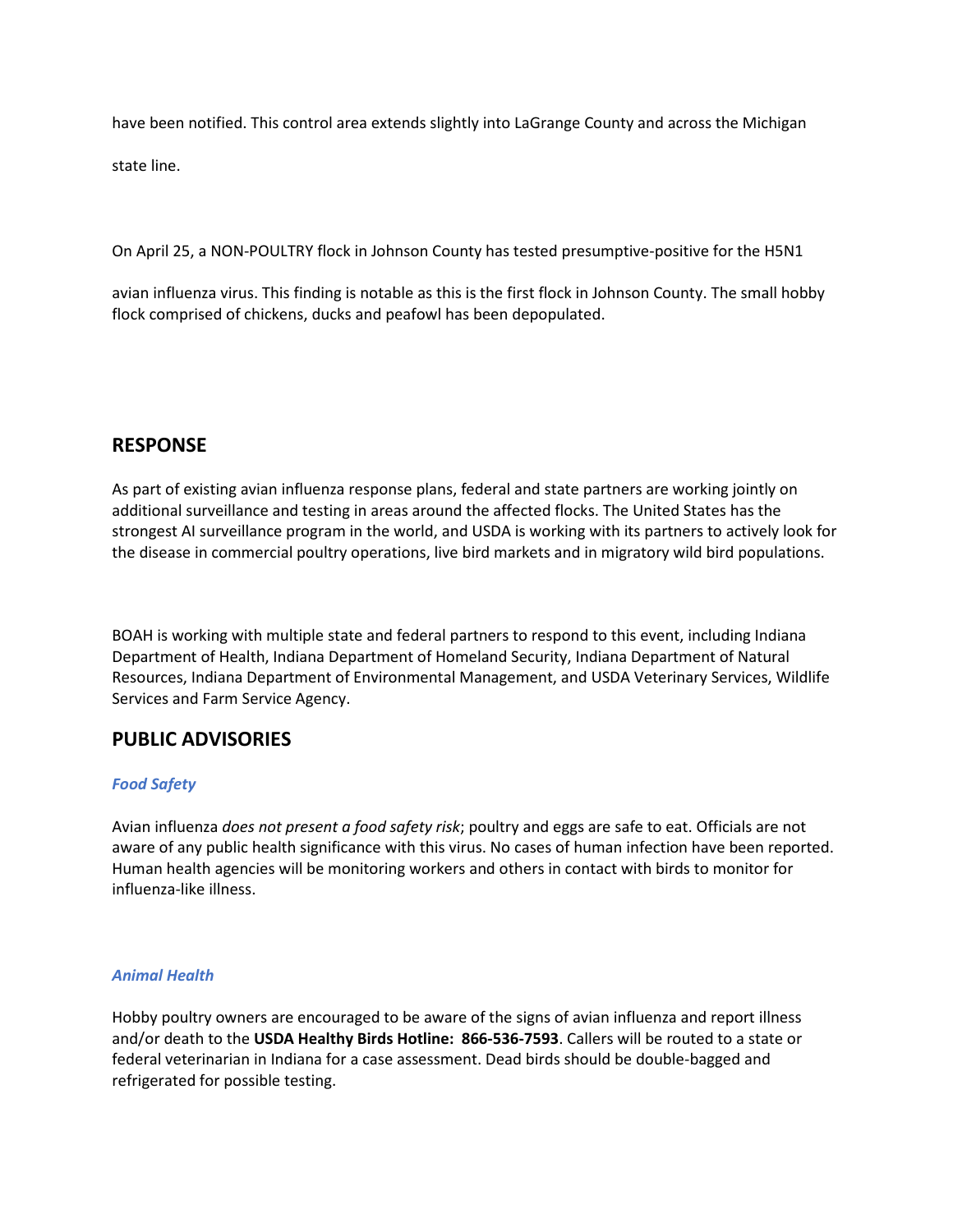Signs include: sudden death without clinical signs; lack of energy or appetite; decreased egg production; soft-shelled or misshapen eggs; swelling or purple discoloration of head, eyelids, comb, hocks; nasal discharge; coughing; sneezing; lack of coordination; and diarrhea. A great resource for backyard bird health information is online at**:** [www.aphis.usda.gov/aphis/ourfocus/animalhealth/animal-disease](http://www.aphis.usda.gov/aphis/ourfocus/animalhealth/animal-disease-information/avian/defend-the-flock-program/dtf-resources/dtf-resources)[information/avian/defend-the-flock-program/dtf-resources/dtf-resources.](http://www.aphis.usda.gov/aphis/ourfocus/animalhealth/animal-disease-information/avian/defend-the-flock-program/dtf-resources/dtf-resources)

Situation updates and status reports about ongoing avian influenza activities, along with critical diseaserelated information, will be posted online at: [https://www.in.gov/boah/species](https://www.in.gov/boah/species-information/avianbirds/highly-pathogenic-avian-influenza/)[information/avianbirds/highly-pathogenic-avian-influenza/.](https://www.in.gov/boah/species-information/avianbirds/highly-pathogenic-avian-influenza/) Users may subscribe to email and/or text updates on a subscribe link at that page.

#### *Wild Bird Health*

Wild bird species most likely to carry HPAI, waterbirds and raptors, do not typically visit bird feeders.

If people see sick or dead songbirds, Indiana Department of Natural Resources recommends:

- 1. Clean bird feeders by removing all debris and scrubbing them clean (while wearing gloves to prevent Salmonella infection); soak the feeders in a diluted bleach solution no stronger than 1 part bleach to 9 parts water; then rinse and dry feeders completely before adding food.
- 2. Keep bird feeders down until sick birds are no longer seen.
- 3. Once the feeders are back up, monitor the area for additional sick birds.
- 4. Report any additional sick or dead birds through DNR's online sick and dead wildlife reporting system: [https://www.in.gov/dnr/fish-and-wildlife/wildlife-resources/wildlife-diseases](https://www.in.gov/dnr/fish-and-wildlife/wildlife-resources/wildlife-diseases-inindiana/sick-or-dead-wildlife-reporting/)[inindiana/sick-or-dead-wildlife-reporting/](https://www.in.gov/dnr/fish-and-wildlife/wildlife-resources/wildlife-diseases-inindiana/sick-or-dead-wildlife-reporting/)

More information about avian influenza and wild birds: [https://www.in.gov/dnr/fish](https://www.in.gov/dnr/fish-andwildlife/wildlife-resources/wildlife-diseases-in-indiana/avian-flu-bird-flu/)[andwildlife/wildlife-resources/wildlife-diseases-in-indiana/avian-flu-bird-flu/](https://www.in.gov/dnr/fish-andwildlife/wildlife-resources/wildlife-diseases-in-indiana/avian-flu-bird-flu/) 

#### *Human Health*

Recent detections of highly pathogenic avian influenza A H5N1 viruses (H5N1 bird flu) in wild birds and poultry pose a low risk to the health of the general public; however, rare human infections are possible. Human infections are most likely to be rare and happen in people with recreational or occupational exposures involving prolonged, unprotected close contact with infected birds or contaminated environments. CDC is taking routine preparedness measures to be ready in case human infections with these viruses happen. IDOH offers the following guidance documents for poultry growers and emergency responders to protect their health:

- [Indiana Department of Health Avian Flu Producer Information](https://www.in.gov/boah/files/2022-02-18_HPAI_Producer-packet.pdf)
- [Indiana Department of Health Avian Flu Post-Exposure Information](https://www.in.gov/boah/files/2022-02-18_HPAI_Producer-packet.pdf)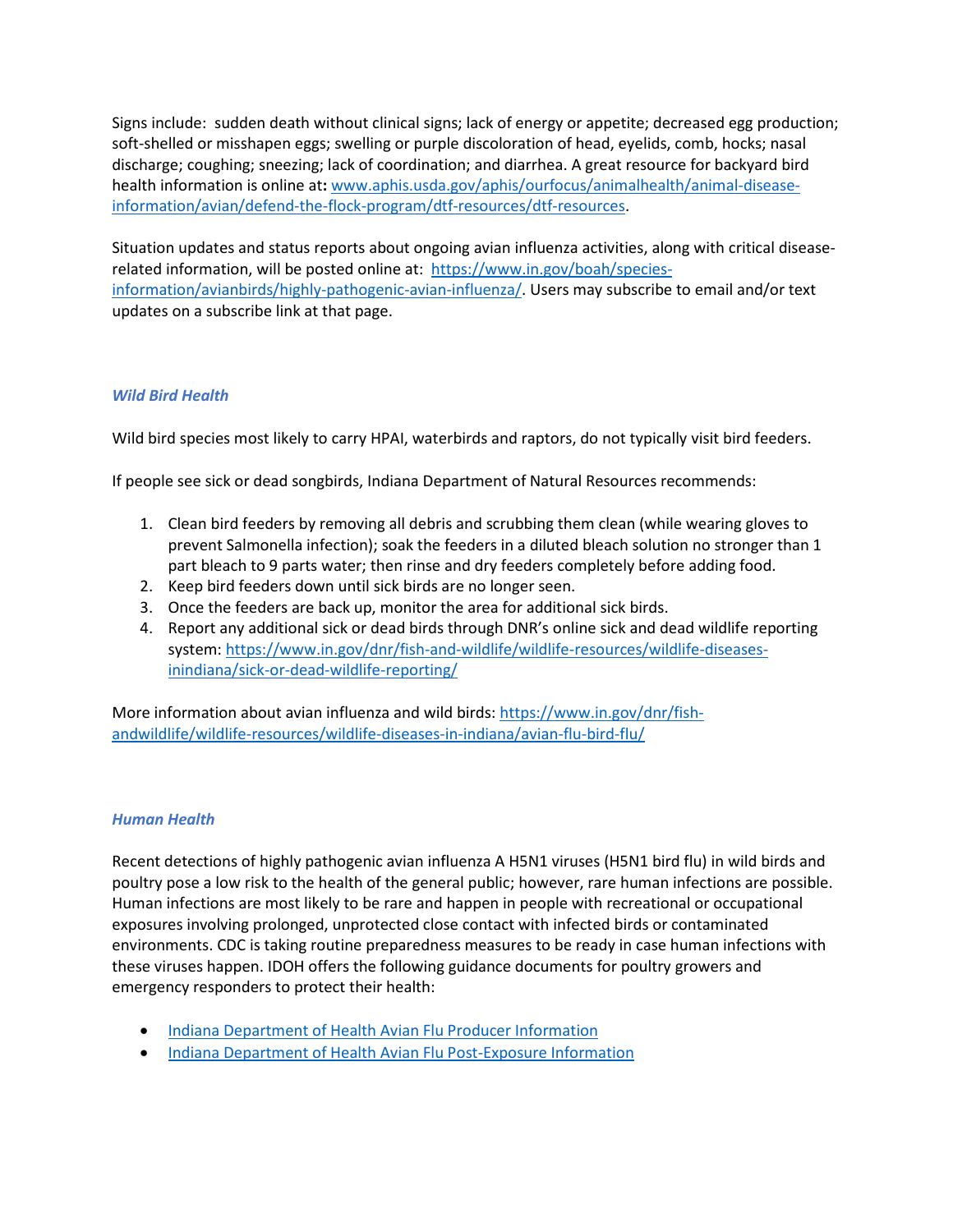*The Indiana Department of Health and the local health departments (LHD) have been monitoring people who have been exposed to test-positive birds for signs of influenza-like illness. To date, 87 individuals have been part of LHD monitoring. Of these, none had evidence of infection or illness associated with AI virus.*

#### *Mental Health*

Community members who are affected by this animal health emergency are to be aware of the possible impact on their mental health and to seek assistance if needed. Available resources include:

- Lifespring Health Systems: *For individuals local to Jasper, IN*; provides support/crisis counseling to the famers and workers on staff of farms affected. o Call 812-482-3030
- Be Well Indiana: Feeling overwhelmed, stressed, anxious or alone? Call this free, confidential resource available 24/7 to anyone in the state of Indiana.
	- o Call 2-1-1 and enter your ZIP code.
	- o Follow the prompts and select number 3 for the Be Well Crisis Helpline.
- Farm Aid: This organization connects farmers with helpful services, resources and opportunities specific to their individual needs. Call the Farmer Hotline for immediate assistance Monday through Friday from 9:00 AM to 10:00 PM Eastern time. o Call 1-800-FARM-AID (1-800-327-6243).
- National Suicide Prevention Lifeline: Provides 24/7, free and confidential support for people in distress, as well as prevention and crisis resources for you or your loved ones. o Dial 9-8-8 or call 1-800-273-TALK (1-800-273-8255).

## **ABOUT INDIANA POULTRY PRODUCTION**

Indiana is a leading producer of poultry, eggs and poultry products. **Nationally, Indiana ranks number 1 in production of ducks,** second in layer chickens and table eggs, and third in turkeys, as well as a major producer of broilers. Dubois County is Indiana's leading turkey-producing county.

###

## **Ongoing/Latest Updates:**

Updates are available online at: [https://www.in.gov/boah/species-information/avianbirds/highly](https://www.in.gov/boah/species-information/avianbirds/highly-pathogenic-avian-influenza/)[pathogenic-avian-influenza/](https://www.in.gov/boah/species-information/avianbirds/highly-pathogenic-avian-influenza/) *Visit that webpage to subscribe for updates delivered via text and/or email by clicking the red "subscribe" icon at the top.*